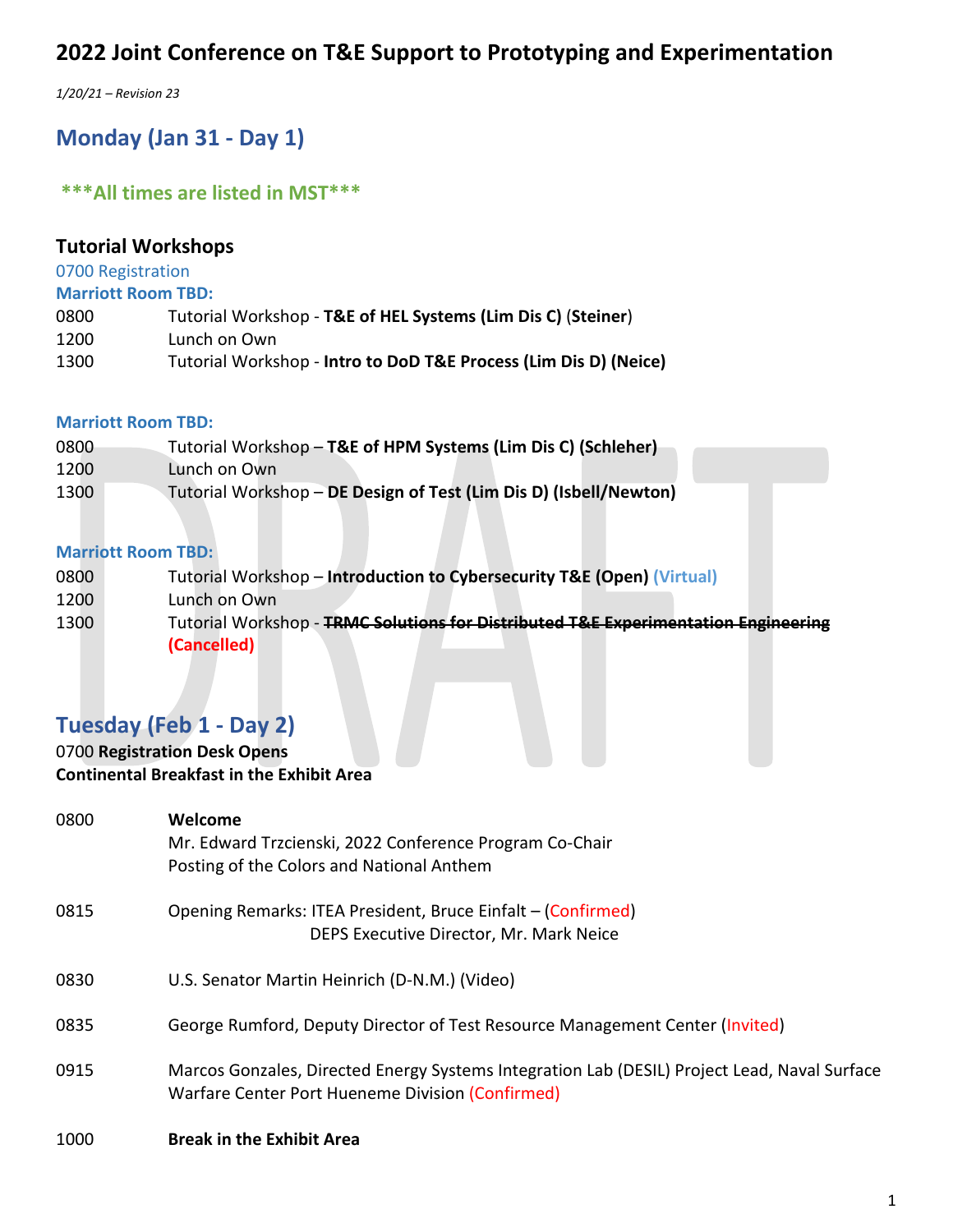*1/20/21 – Revision 23*

 Mr. Jerry Tyree, Deputy Commander / Tech Director of White Sands Test Center, Army Test and Evaluation Command (Confirmed) Maj. Gen. James Sears, AFOTEC Commander (Confirmed) Mr. Mark Henderson– Conference Technical Program Co-Chair: Announcements and Introduction to Afternoon Technical Sessions, Introduction of Lunch Speaker **Lunch in Cancun** STEAM Speaker **Technical Track Sessions**

### **T&E Capabilities for Directed Energy Systems 1** *(Tampico)* **Session Chair: Mr. Alex Clark (BlueHalo)** *(Lim Dis/Export Controlled to Open)*

1300 **– Deployment of DELTA-Wx Deep-Learning Field Terminals for HEL Weapon Prototype Testing and Experimentation (Unclassified/Dist D/Export Controlled)** Dr. Matthew Whiteley, MZA Associates Corporation

1330 **- Scaling HEL Characterization with the Small Measurement and Analysis System (SMASH) (Unclassified/Dis D/Export Controlled)** Dr. John Mason, Radiance Technologies

1400 **– Differences between KE testing and DE testing (Unclassified/Dist D/Export Controlled)** Dr. David Loomis, DNL Consulting

1430 **– HEL-PETT M&S software platform for predictive performance analysis of HEL DE systems (Unclassified/Dist C/Export Controlled)** Stephen Nowalk, II-VI Aerospace & Defense

### 1500 **- Break in the Exhibit Area**

1530 **– Directed Energy Systems Integration Laboratory - MILCON P777 (Unclassified/Dist D)** Marcos Gonzalez, Naval Surface Warfare Center, Port Hueneme Division

1600 **- Recoverable, Reusable Airborne Engagement (RRAE) (Unclassified/Dist C/Export Controlled)** William White, Verus Research

1630 **– Remote Target Status Sensor (RTSS) (Unclassified/Dist C)** James Barlow, Verus Research

1700 - **Session ends for the day**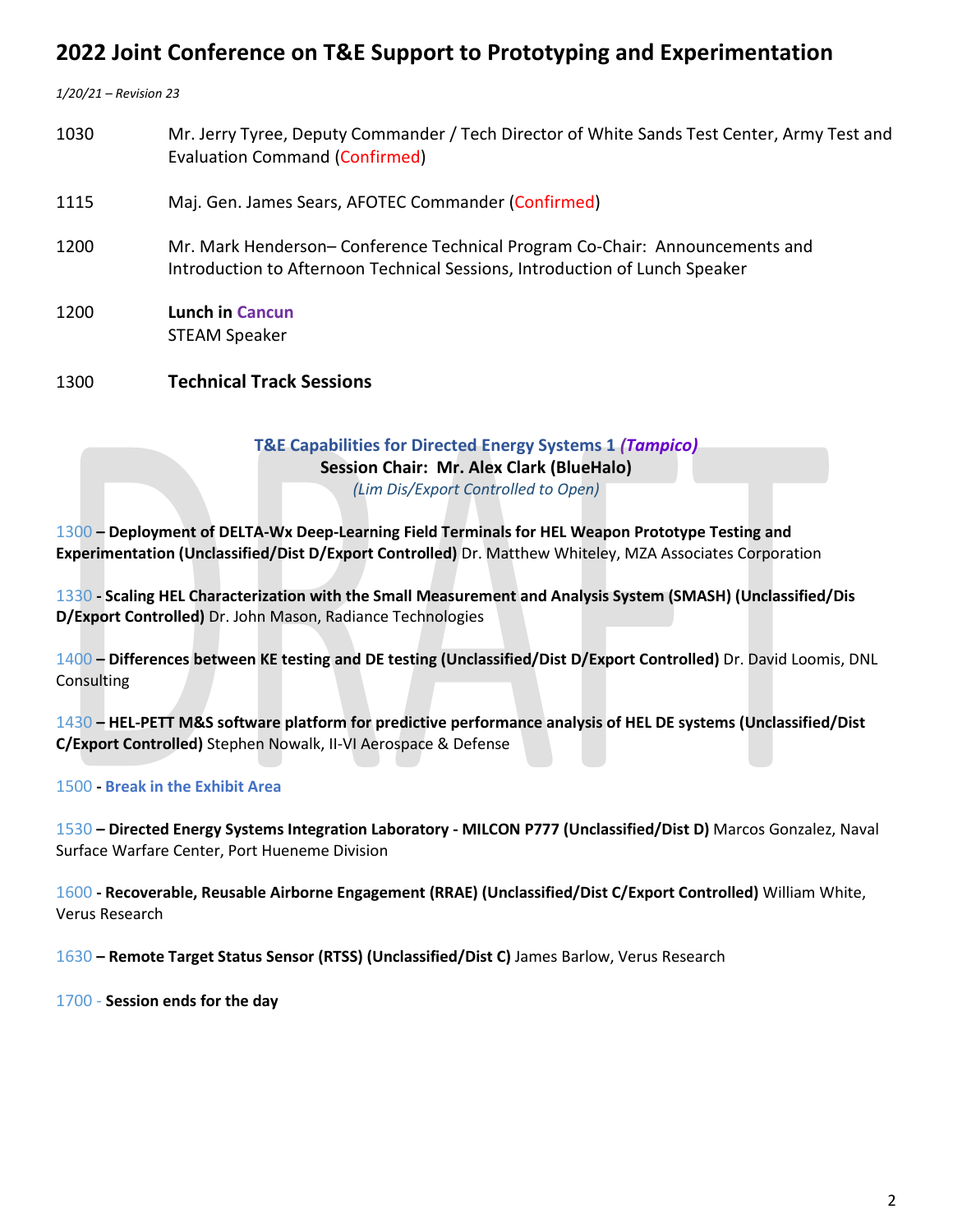*1/20/21 – Revision 23*

**HPM Sensors and Sources 1 (***Yucatan)* **Session Chair: Mr. Jeff Schleher (American Systems)** *(Limited Distribution/Export Controlled)*

1300 – **HPM Sensor on Instrumented sUAS Update (Unclassified/Dist C/Export Controlled)** Mark Henderson, BlueHalo

1330 – **Development and Test of a UAS-Borne HPM Acquisition and Recording Capability (HARC) (Unclassified/Dist D/Export Controlled)** Michael Kranz, Kratos Defense

1400 - **HPM Beam Evaluation Tool (HBET) (Unclassified/Dist C)** Laury Decker, Verus Research

1430 - **Directed Energy Test Science and Technology High Frequency High Power Microwave Diagnostic Suite (HF-HDS) (Unclassified/Dist C)** Dr. Marcus Gagliardi, Verus Research

1500 - **Session ends for the day**

1500 – **Break in the Exhibit Area**

**Atmospheric Characterization & Effects 1** *(Yucatan)* **Session Chair: Dr. Steve Hammel (NIWC Pacific)** *(Limited Distribution/Export Controlled to Lim Dis C)*

1530 - **Development and Test of a Tethered Flying DE Atmospheric Monitoring and Scoring System (Unclassified/Dist D/Export Controlled)** Michael Kranz, Kratos Defense

1600 **- ATMOS: Atmospheric Turbulence Measurement Event (Unclassified/Dist D/Export Controlled)** Bo Henderson, Scientic Inc.

1630 **– Propagation path characterization with the High Energy Laser Performance Estimation Test Technology (HEL-PETT) computational platform based on numerical weather prediction data (Unclassified/Dist C/Export Controlled)** Svetlana Lachinova, II-VI Aerospace & Defense

1700 **- The High Energy Laser Atmospheric Characterization System (HACS) – Real-time atmospheric characterization for HEL Test and Evaluation support (Unclassified/Dist C)** Don Harris, Georgia Tech Research Institute (GTRI)

1730 - **Session ends for the day**

1730- **Tuesday evening Reception with Exhibitors**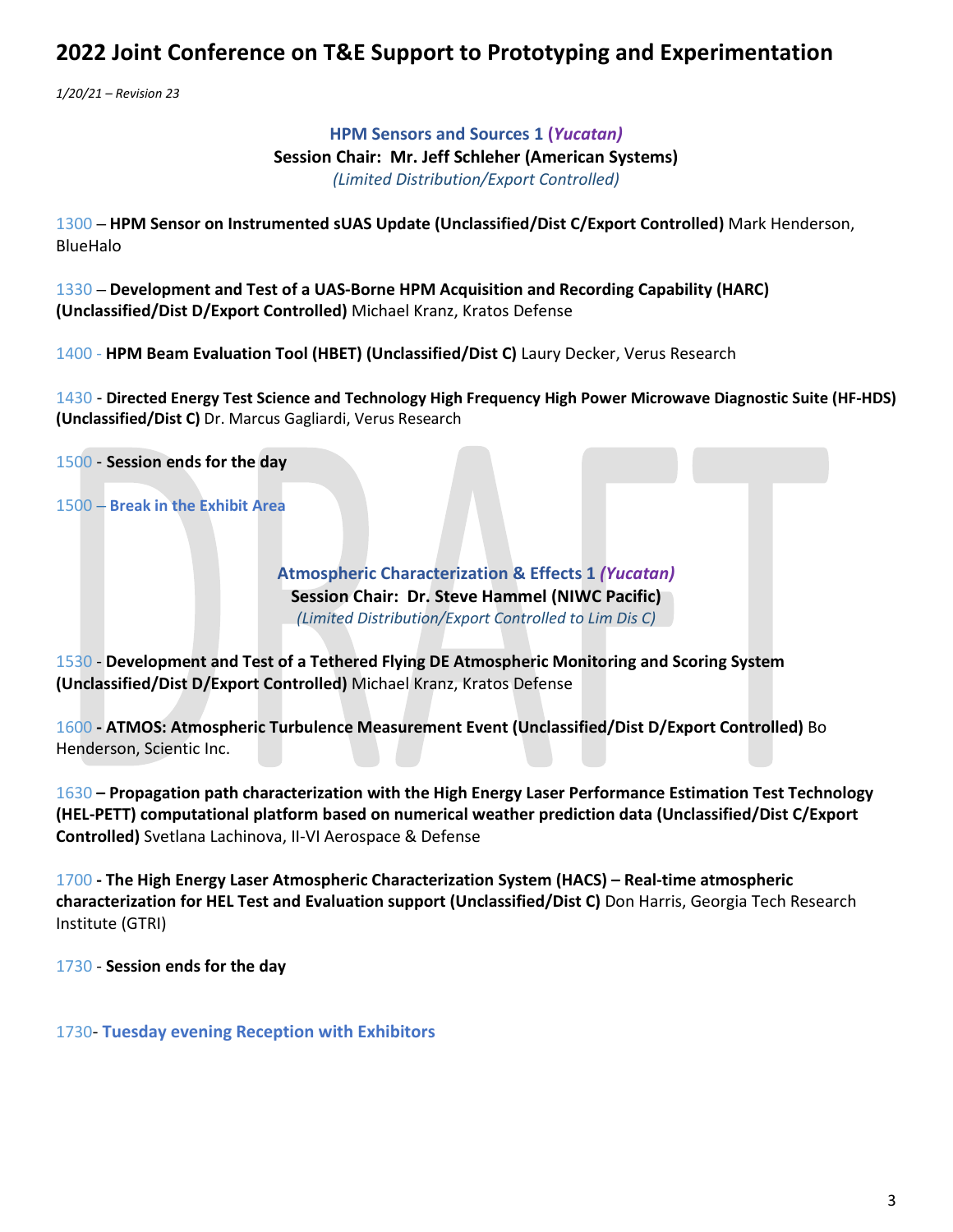*1/20/21 – Revision 23*

## **Wednesday (Feb 2 - Day 3)**

# 0700 **Registration Desk Opens Continental Breakfast in the Exhibit Area**

| 0800 | Welcome: Ms. Whitney Winchester, 2022 Joint Conference Program Co-Chair<br>Posting of the Colors and National Anthem                                                                                                                                                                                                                                                                                                                                                                                                                                                                                                                                                                                                                                                                                                                                                |
|------|---------------------------------------------------------------------------------------------------------------------------------------------------------------------------------------------------------------------------------------------------------------------------------------------------------------------------------------------------------------------------------------------------------------------------------------------------------------------------------------------------------------------------------------------------------------------------------------------------------------------------------------------------------------------------------------------------------------------------------------------------------------------------------------------------------------------------------------------------------------------|
|      | Introduction and Sendoff for the STEAM Competition Teams                                                                                                                                                                                                                                                                                                                                                                                                                                                                                                                                                                                                                                                                                                                                                                                                            |
| 0815 | <b>STEAM Competition - Begins in Room TBD</b>                                                                                                                                                                                                                                                                                                                                                                                                                                                                                                                                                                                                                                                                                                                                                                                                                       |
|      | Participating schools include:                                                                                                                                                                                                                                                                                                                                                                                                                                                                                                                                                                                                                                                                                                                                                                                                                                      |
|      | <b>Middle Schools</b><br>Cien Aquas International School                                                                                                                                                                                                                                                                                                                                                                                                                                                                                                                                                                                                                                                                                                                                                                                                            |
|      | <b>Bosque School</b>                                                                                                                                                                                                                                                                                                                                                                                                                                                                                                                                                                                                                                                                                                                                                                                                                                                |
|      | <b>High Schools</b>                                                                                                                                                                                                                                                                                                                                                                                                                                                                                                                                                                                                                                                                                                                                                                                                                                                 |
|      | Albuquerque High School<br>West Mesa High School                                                                                                                                                                                                                                                                                                                                                                                                                                                                                                                                                                                                                                                                                                                                                                                                                    |
|      | Technology Leadership High School (TBD)                                                                                                                                                                                                                                                                                                                                                                                                                                                                                                                                                                                                                                                                                                                                                                                                                             |
|      | Albuquerque Institute for Mathematics and Science (AIMS)                                                                                                                                                                                                                                                                                                                                                                                                                                                                                                                                                                                                                                                                                                                                                                                                            |
| 0815 | Dr. Kelly Hammett, Director, Air Force Research Laboratory Directed Energy Directorate                                                                                                                                                                                                                                                                                                                                                                                                                                                                                                                                                                                                                                                                                                                                                                              |
|      | (Confirmed)                                                                                                                                                                                                                                                                                                                                                                                                                                                                                                                                                                                                                                                                                                                                                                                                                                                         |
| 0900 | Break - Extended, Attendees to walk the STEAM Competition in (Location TBD)                                                                                                                                                                                                                                                                                                                                                                                                                                                                                                                                                                                                                                                                                                                                                                                         |
| 1030 | T&E Best Practices for DE Systems (Limited Distribution) Dr. Sean Ross and Bryan Kelchner                                                                                                                                                                                                                                                                                                                                                                                                                                                                                                                                                                                                                                                                                                                                                                           |
|      | The Test and Evaluation team of the AIAA-DEPS committee will conduct a workshop on Test and<br>Evaluation best practices for airborne laser systems and we want your help and insight! We have<br>developed a taxonomy ranging from subcomponent to flight systems and using facilities from M&S<br>to large test ranges. The document includes the full range of requirements that can be levied on a<br>system from platform loads to system performance. Goal is to publish a document which can<br>become the nucleus of an industry T&E standard. We have identified the full taxonomy but have<br>only written about a third of the sections so far. What we are hoping for is audience feedback on<br>what we may have missed and volunteers and nominations of who can help us write the rest of the<br>sections. This will be a real-time working session. |
| 1200 | Mark Henderson – Conference Technical Program Co-Chair: Announcements and Introduction<br>to Afternoon Technical Sessions                                                                                                                                                                                                                                                                                                                                                                                                                                                                                                                                                                                                                                                                                                                                           |
| 1200 | <b>Lunch in Cancun</b><br><b>STEAM Co-Chairs, Announcement of STEAM Competition Awards</b>                                                                                                                                                                                                                                                                                                                                                                                                                                                                                                                                                                                                                                                                                                                                                                          |

1330 **Technical Track Sessions**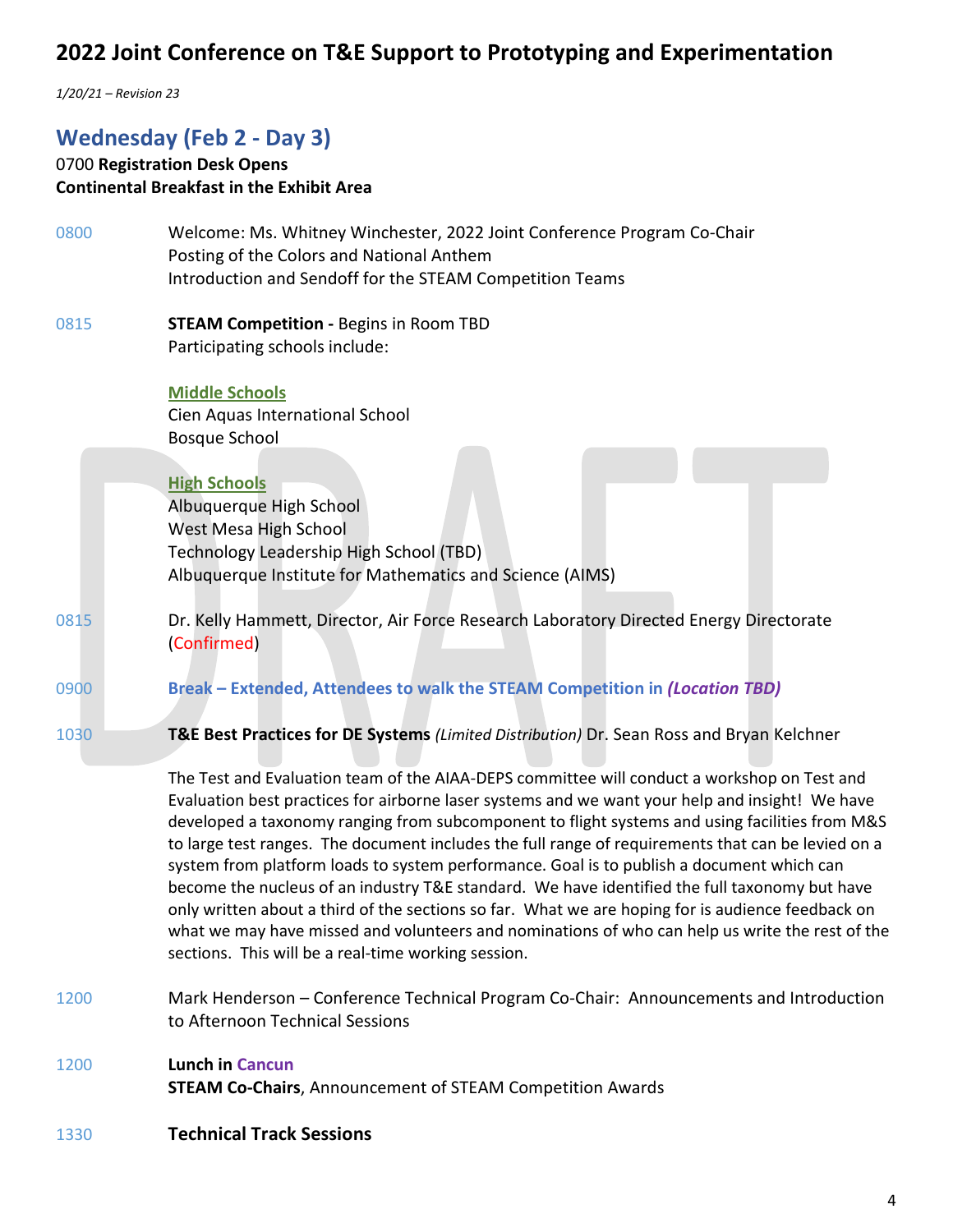*1/20/21 – Revision 23*

## **HPM Sensors and Sources 2 (***Yucatan)* **Session Chair: Mr. Jeff Schleher (American Systems)** *(Limited Distribution C/ Export Controlled)*

1330 **– Update and Delivery of an Advanced Wide Band Test System for Supporting Test and Evaluation (Unclassified/Dist C/Export Controlled)** Matthew Lara, APELC

1400 **– Joint Agile Non-kinetic Upgradeable System (JANUS) Project (Unclassified/Dist C/Export Controlled)** John Osowski, Verus Research

1430 **- High Average Power Pulsed (HAPP) Project (Unclassified/Dist C/Export Controlled)** Jonathon Heinrich, Verus Research

### 1500 **- Break in the Exhibit Area**

1530 **- S-Band Test and Evaluation Source (STES) (Unclassified/Dist C/Export Controlled)** Daniel Szenasi, Verus Research

1600 **- Status Update: Free Field Test Source (FFTS) Project (Unclassified, Dist C)** Matt Domonkos, Verus Research

1630 **- New Sources - Supporting MIL STD 464C and 464D Testing (Unclassified/Dist C)** Jeffrey Schleher, American Systems

1700 **- Session ends**

**Designing Experimentation with Modeling & Simulation** *(Taos)* **Session Chair: Dr. Roger Campbell Jr. (Georgia Technology Research Institute (GTRI)** *(Open to Limited Distribution/Export Controlled)*

1330 *–* **Designing and Implementing DEW Target Acquisition and Engagement Model for Prototype Development (Unclassified/Dist D/Export Controlled)** Roger Campbell, Georgia Technology Research Institute (GTRI)

1400 **– Creating a Predictive Modeling and Simulation Baselining Method for the Directed Energy Weapons Mission Analysis Tool Set (DEWMATS) (Unclassified/Dist D/Export Controlled)** Daniel Levy, Georgia Technology Research Institute (GTRI)

1430 **- Nexus: A DoD Web Application for Optical Propagation Analysis, Operations, and Test Planning (Unclassified/Dist D/Export Controlled)** Yakov Diskin, MZA Associates Corporation

#### 1500 **- Break in the Exhibit Area**

1530 **- Testing an Optical Inertial Refence Unit (OIRU) (Unclassified/Dis D/Export Controlled)** Edwin Ahn, Air Force Research Laboratory

1600 **- Validation and development of models for near field laser propagation through realistic turbulence: theory, experiments, and models (Unclassified/Dist A)** Diego Donzis, Texas A&M University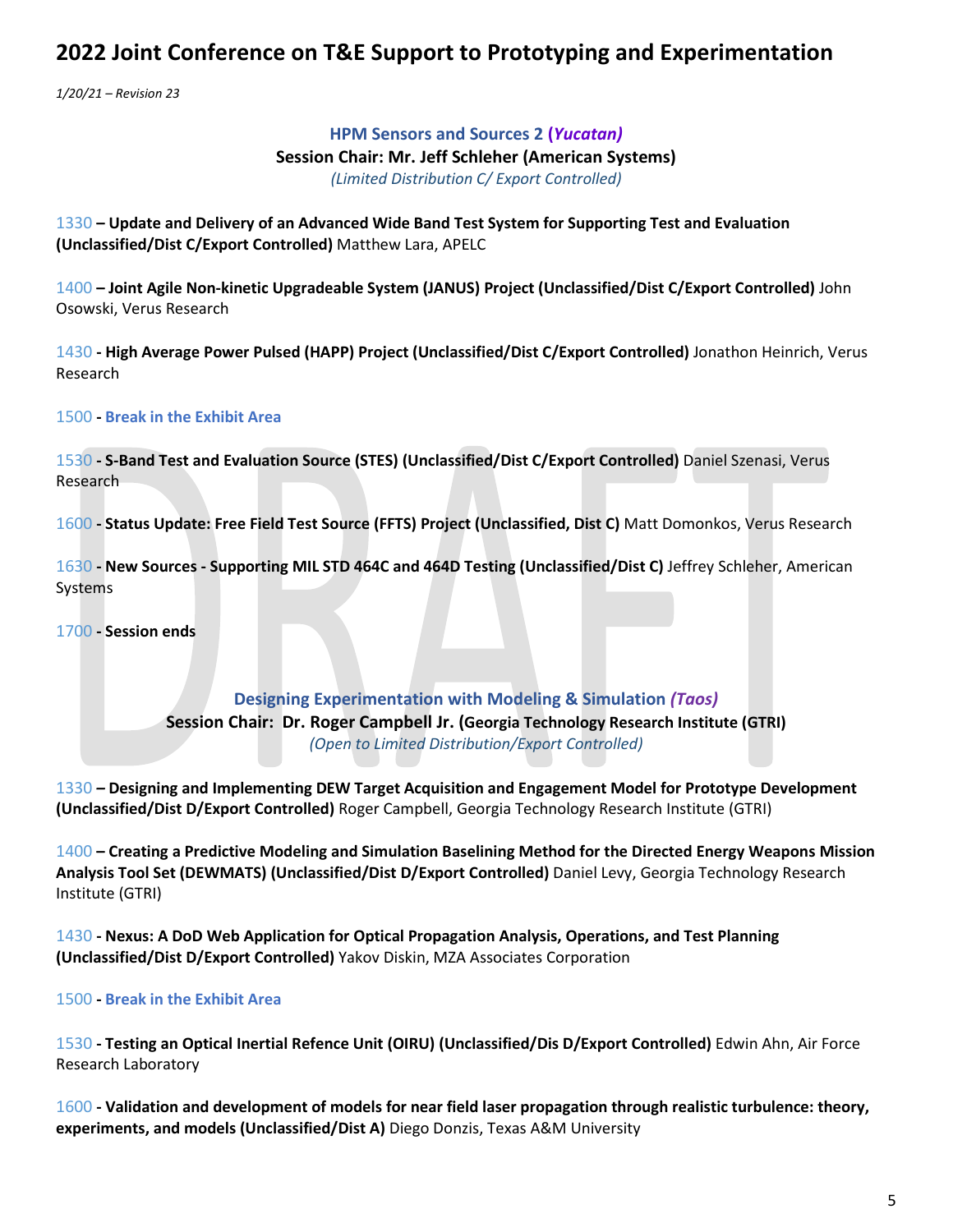*1/20/21 – Revision 23*

1630 **– Session ends/ Conference ends for the day**

### **Measurement and Calibration** *(Tampico)* **Session Chair: Dr. Steve Hammel (NIWC Pacific)** *(Lim Dis/Export Controlled to Open)*

1330 – **Comparison of High Energy Laser Primary Standards (Unclassified, Dist C, Export Controlled)** Thomas Jenkins, Air Force Life Cycle Management Center (AFLMC/AFMETCAL)

1400 – **New tools and opportunities provided by the fourth generation of optics for metrology (Unclassified/Dist A)** Dr. Nelson Tabiryan, BEAM Engineering for Advanced Measurements Co.

1430 **- Session ends / Intro for next session in same room begins**

**Atmospheric Characterization & Effects 2** *(Tampico)* **Session Chair: Dr. Steve Hammel (NIWC Pacific)** *(Limited Distribution/Export Controlled to Open)*

1435 **- Verification and Validation Efforts for sUAS DEW Profiler (Unclassified/Dist D)** Alex Clark, BlueHalo

1505 **– Use of aerosol extinction and optical turbulence from NWP enhanced with nodal/point sonic anemometer and particle count measurements for HEL propagation (Unclassified/Dist C)** Dr. Steven Fiorino, Air Force Institute of Technology

1535 – **Session Ends / Transition to virtual**

**Atmospheric Characterization & Effects 3** *(Virtual Presentations Session in Tampico)* **Session Chair: Dr. Steve Hammel (NIWC Pacific)** *(Limited Distribution/Export Controlled to Open)*

1550 **- Atmospheric characterization efforts for laser weapon testing on the Potomac River Test Range (PRTR) at the Naval Surface Warfare Center Dahlgren Division (NSWCDD) (Unclassified/Dist D/Export Controlled)** Dr. Evan Bates, Naval Surface Warfare Center Dahlgren Division (NSWCDD)

1620 - **Atmospheric and Propagation Measurements on Churchill Test Range (Unclassified/Dist C)** William Filkoski, Naval Surface Warfare Center Dahlgren Division (NSWCDD)

1650- **Near Surface Maritime Atmospheric Measurements for LASER Test and Evaluation (Unclassified/Dis A)** Roberto Garcia, Naval Air Warfare Center, Weapons Division (NSWCDD)

1720 **– Conference ends for the day**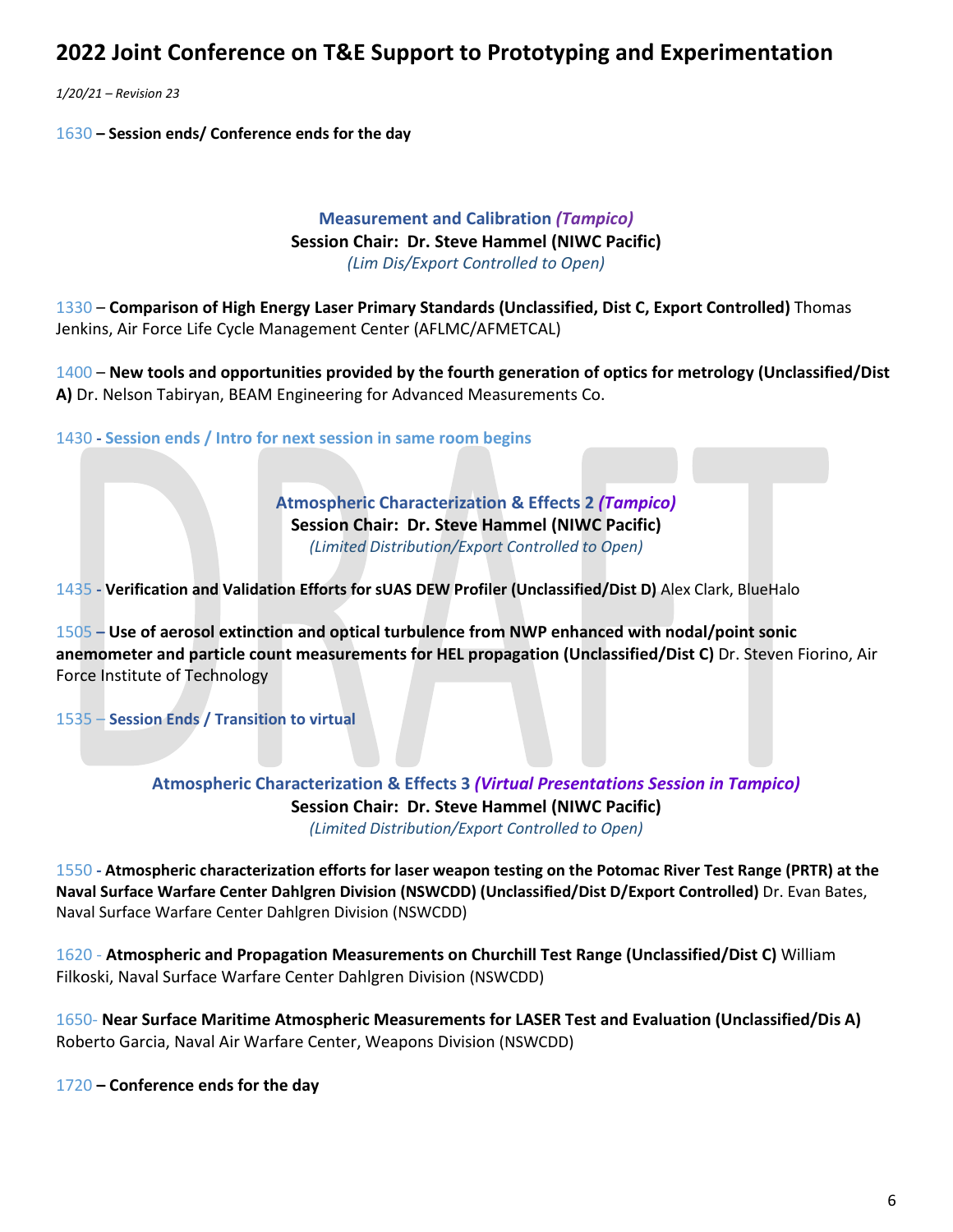*1/20/21 – Revision 23*

**Thursday (Feb 3)**

0700 **Registration Desk Opens Continental Breakfast** 

0800 **AM Technical Track Sessions**

**Measurement and Calibration 2** *(Virtual Presentations Session in Tampico)* **Session Chair: Dr. Subrata Sanyal (NSWC Corona)** *(Lim Dis/Export Controlled to Open)*

0800 - **Navy METCAL and ATWG: DE Measurement Confidence (Unclassified, Dist A)** Dr. Subrata Sanyal, Naval Surface Warfare Center Corona Division (NSWC Corona)

0820 – **Characterization of High Energy Laser Systems using External and Internal Photodiode Power Monitors (Unclassified, Dist A)** Dr. Kyle Rogers, National Institute of Standards and Technology (NIST)

0840 – **Demonstration of High-Accuracy Characterization of Combined Laser Beams for Operation at 100 kW and Beyond (Unclassified, Dist A)** Dr. Paul Williams, National Institute of Standards and Technology (NIST)

0900 **– Atom-based RF Field Sensors (Unclassified, Dist A)** Dr. Christopher Holloway, National Institute of Standards and Technology (NIST)

0920 - **NIST RF Field Probe Calibration Facilities (Unclassified, Dist A)** Dr. Matthew Simons, National Institute of Standards and Technology (NIST)

0940 - **Open-Path, Cavity Ringdown Spectrometry Analyzer that Provides an Accurate Measurement of Aerosol Optical Extinction with Periodic Self-Calibration (Unclassified, Dist A)** Dr. Manish Gupta, Nikira Labs Inc.

1000 – **Break**

1020- **Establishing METCAL Support for Atmospheric Characterization Instruments for HEL propagation (Unclassified, Dist C)** Kevin Janosky, Naval Surface Warfare Center Corona Division (NSWC Corona)

1040 - **DoD HPM and HPRF Weapons: METCAL support (Unclassified, Dist C)** Ignacio Espinosa, Naval Surface Warfare Center Corona Division (NSWC Corona)

1100 **– Quick break / Transition to next session**

**HPM Sensors and Sources 3 (***Virtual Presentations Session in Tampico)* **Session Chair: Mr. Jeff Schleher (American Systems)** *(Limited Distribution/Export Controlled)*

1110 – **HPM T&E field tests using nonintrusive, three-axis electro-optic field probes (Unclassified/Dist C/Export Controlled)** Dr. Dong Ho Wu, Naval Research Laboratory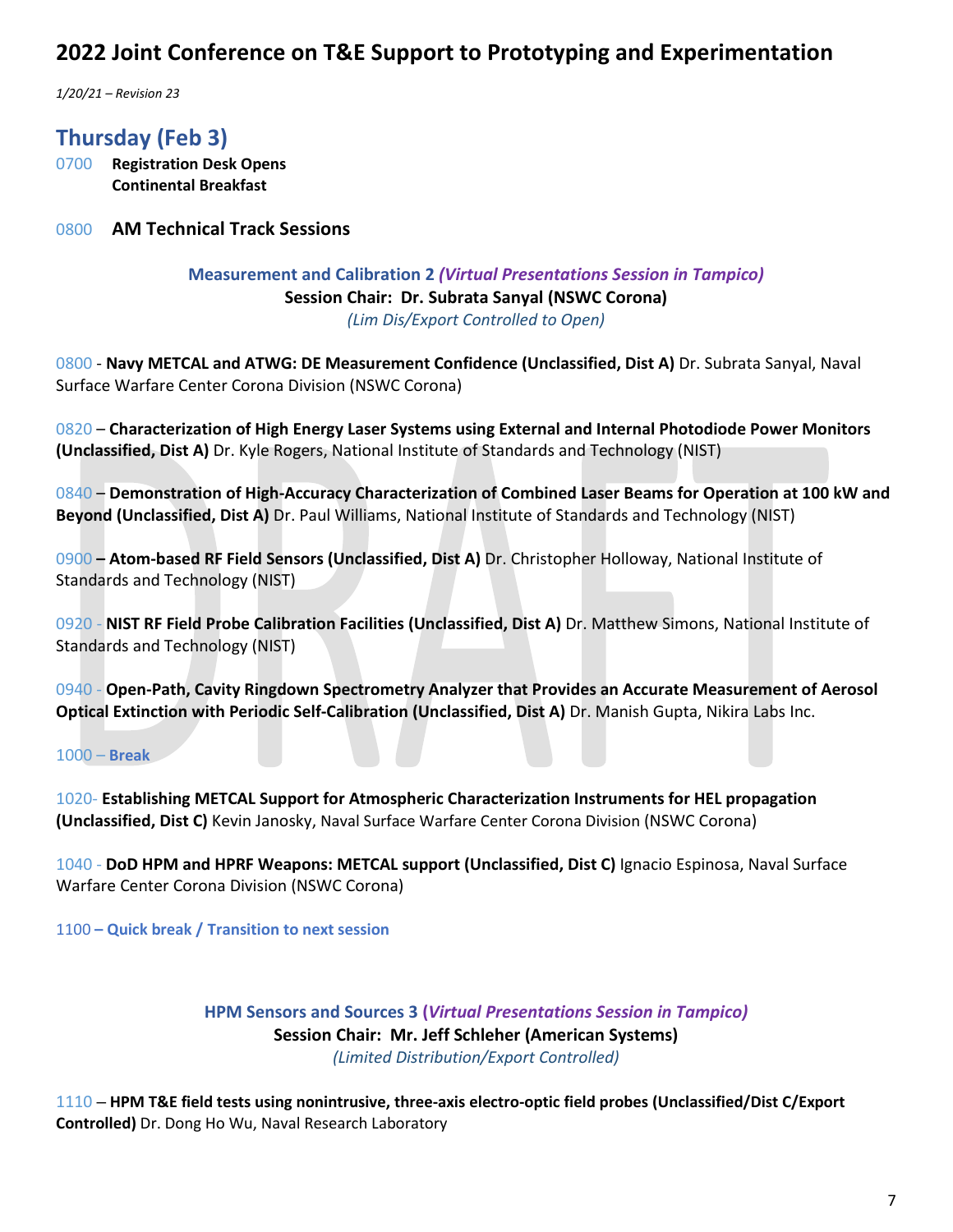*1/20/21 – Revision 23*

1130 – **Time- vs. Spectral-Domain Magneto-Optic Sensing for HEMP- and HPM-Induced Current Effects (Unclassified/Dist C/Export Controlled)** John Whitaker, Advanced Fiber Sensors, Inc.

1150 – **Session ends**

### **Implications of Using Conceptual, Developmental, and Operational Prototypes** *(Yucatan)* **Session Chair: Dr. Chris Valenta (Georgia Technology Research Institute (GTRI)** *(Limited Distribution/Export Controlled to Open)*

0800 **- Integrating Airspace Awareness for Enhanced DE Performance (Unclassified/Dist D/Export Controlled)**  Samuel Gutierrez, Gryphon Technologies, DE-JTO SETA

0830 **- WSMR 19 Thermal Blooming: LBADS Measurements vs HELCOMES and ACS Analysis (Unclassified/Dist D/Export Controlled)** Bo Henderson, Scientic Inc.

0900 **- Dual Receiver Turbulence Lidar (Unclassified/Dist C/Export Controlled)** Dr. Sivanesan Ponniah, Intellisense Systems

0930 **- Counter Directed Energy Warfare Strategies, Solutions and Tactics – Pathways for Experimentation and Prototyping (Unclassified/Dist D)** Dr. Bonnie Johnson, Naval Postgraduate School

1000 **- Design, Build, & Operation of a Recoverable Surrogate MANPADS for Testing Aircraft Survivability Equipment (Unclassified/Dist A)** Anthony Lanza, BlueHalo

1030 **– Session ends**

1200 **– Conference ends**

### **HEL Sensors & Sources** *(Taos)* **Session Chair: Mr. Roger Russell (BlueHalo)** *(Limited Distribution/Export Control)*

0800 **- Design and development of a ball calorimeter for range testing of 150 kW class laser systems (Unclassified/Dist C/Export Controlled)** Dr. Jim Luke, BlueHalo

0830 **- Design and development of a beam profiling system for range testing of 150 kW class laser systems (Unclassified/Dist C/Export Controlled)** Andrew Hall, BlueHalo

0900 **- Expanding Capabilities of HEL Target Boards to Meet Optical Dazzler Laser Testing Needs (Unclassified, Dist C, Export Controlled)** Caleb Hoover, SemQuest

0930 **- Session ends**

1200 **Conference ends**